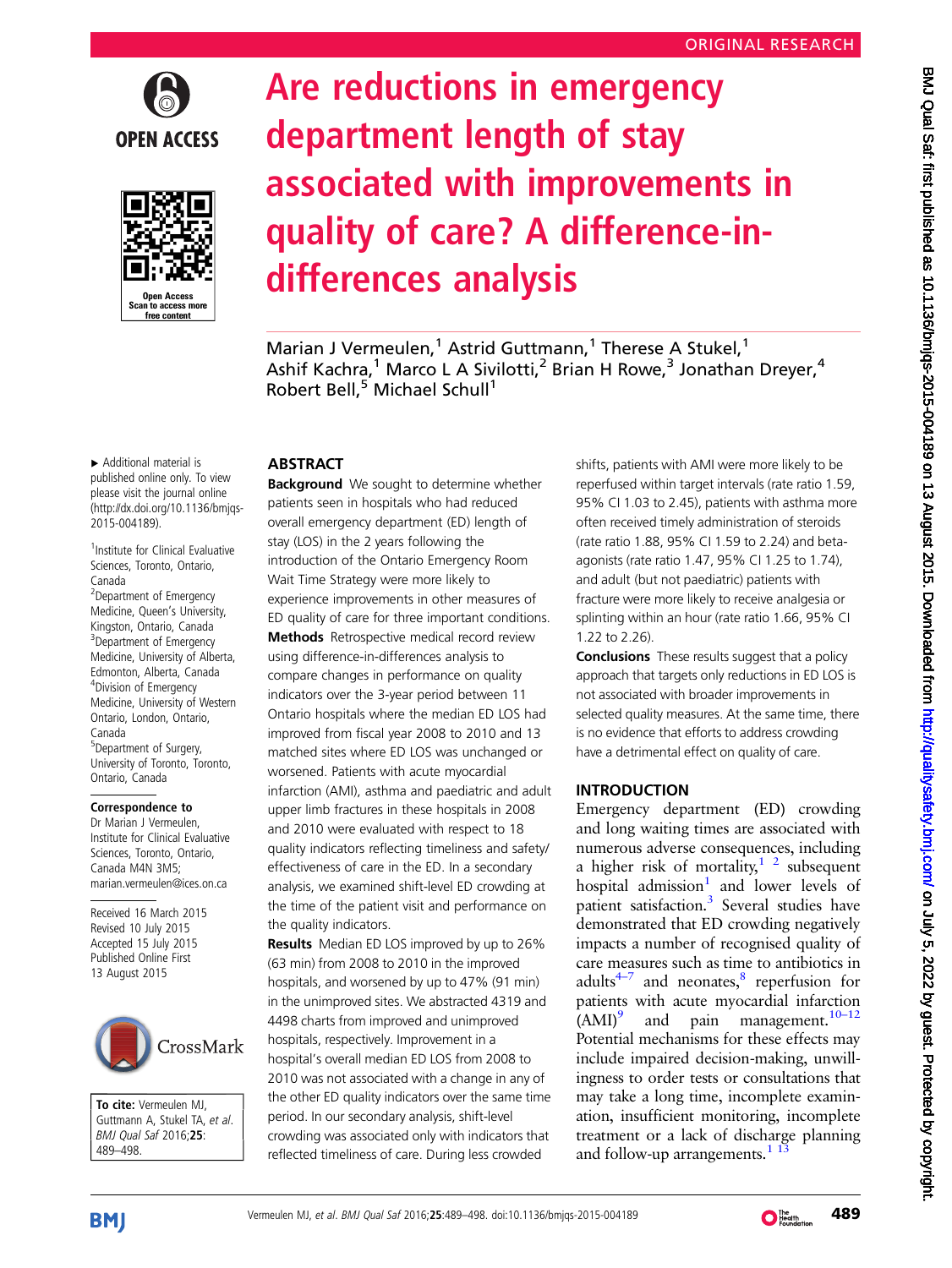One common focus of the healthcare policy response to ED crowding undertaken in a number of jurisdictions, including England in  $2001$ , <sup>[14](#page-8-0)</sup> Ontario in  $2008$ <sup>[15](#page-8-0)</sup> and Australia in  $2010$ ,<sup>[16](#page-8-0)</sup> has been to target reductions in ED length of stay (LOS). In Ontario, the ER Wait Time Strategy comprised a number of initiatives, including a pay-for-performance programme targeting ED LOS, $^{17}$  $^{17}$  $^{17}$  public reporting of ED wait times, $^{18}$  $^{18}$  $^{18}$  setting targets for  $ED LOS^{18}$  $ED LOS^{18}$  $ED LOS^{18}$  and an  $ED process$  improvement (lean) programme to improve patient flow in hospitals.[17](#page-8-0) The focus of these efforts was to decrease ED LOS, and there were no explicit efforts to address other quality of care measures. Ontario and England have reported reductions in overall ED LOS and improved performance with respect to ED wait time targets since the implementation of their strategies.<sup>[19](#page-8-0)–</sup> <sup>[22](#page-8-0)</sup> The policy approach is controversial<sup>[23 24](#page-8-0)</sup> in that a focus on achieving wait time targets may have unintended consequences for other quality of care measures. On the other hand, clinical strategies to improve flow and wait times could also improve other aspects of the quality of care, such as by standardising care protocols. It is unknown whether strategies that achieve reductions in overall ED LOS will impact other measures of ED quality of care.

This study sought to determine whether reductions in ED LOS following the introduction of the Ontario ER Wait Time Strategy in 2008 also resulted in improvements in other measures of ED quality of care. Given the focus of the strategy on reductions in ED LOS, we believed that any improvements in quality of care would largely be restricted to time-sensitive measures, and may not have extended to all quality measures. Because there is stronger and more consistent evidence for the effects of ED crowding on timeliness of care,  $4-6$  $4-6$  [9 10 12](#page-8-0) 25–[28](#page-8-0) our prespecified hypothesis was that in hospitals that achieved overall reductions in median ED LOS, other measures of ED quality of care related to timeliness of care would also improve (eg, time to medication/intervention) compared with hospitals that did not. On the other hand, we believed that measures related to safety and effectiveness (eg, appropriate use of a diagnostic test or appropriate discharge prescription) would remain unchanged.

We also wondered whether, regardless of overall performance on waiting times over the study period, patients seen during times of crowding would experience similar changes in quality measures compared with those seen at other times. Therefore, our secondary hypothesis was that a similar association would be seen between local shift-level crowding conditions at the time of the ED visit and the timeliness and safety/ effectiveness quality of care measures.

#### METHODS

#### Setting and participants

We conducted a retrospective medical record review of unplanned ED visits in Ontario over two fiscal years from 1 April 2008 to 31 March 2009 and from 1 April 2010 to 31 March 2011. These 2 years were chosen to reflect the beginning and the midpoint of the ER Wait Time Strategy introduced in 2008. We restricted our analysis to EDs with an annual volume of at least 20 000 in fiscal year 2008 because lowervolume EDs tend not to have prolonged wait times. Twenty-four EDs were selected based on whether their ED LOS had improved over the study period as described in the Exposures section below.

In Ontario, all ED visits are mandated to be captured through the National Ambulatory Care Reporting System database  $(NACRS)^{29-32}$  $(NACRS)^{29-32}$  $(NACRS)^{29-32}$  and all hospital admissions through the Discharge Abstract Database  $(DAD)$ .<sup>[33 34](#page-8-0)</sup> NACRS was used to identify patients who presented to the selected EDs during the study period with any one of the following main problems: high acuity asthma (ICD-10-CA codes beginning with J45 or J46 with a Canadian Triage and Acuity Scale<sup>[35](#page-8-0)</sup> (CTAS) score of 1, 2 or 3) among patients aged 2–55 years or shoulder/upper arm/forearm fracture (ICD-10-CA codes beginning with S42 or S52) in adults (aged 18–65 years) and children (aged 2–17 years) where the mechanism of injury was a fall (ICD-10-CA codes beginning with W0 and W1). ED visits resulting in admission for AMI among those aged 20–100 were identified using the Ontario Myocardial Infarction Database, an administrative database based on the DAD of patients discharged from an acute care hospital with a most responsible diagnosis of  $AMI$ ;<sup>[36 37](#page-8-0)</sup> these records were subsequently linked to the associated ED records in NACRS. In data quality studies, agreement has been reported as 78% for main problem in NACR $S^{29}$  $S^{29}$  $S^{29}$  and 82% for most responsible diagnosis in the DAD; $38$  these fields are mandatory in these databases. These conditions were chosen given that at least one evidence-based quality of care measure existed for each one (representing both timeliness and safety/effectiveness), $39$  and they reflect both high acuity (AMI, asthma) and low-moderate acuity (fractures) conditions and higher (AMI) and lower (asthma, fracture) likelihood of hospitalisation. In addition, an association between ED crowding and poorer quality of care has been observed in previous studies for each of these conditions. Many of these conditions and the related indicators were chosen based on a national consensus of indicators of quality and patient safety in the ED[39](#page-8-0) and a structured panel process that identified quality of ED care for children.<sup>[40](#page-8-0)</sup> We selected a random sample of each condition within each ED and time period.

An electronic case report form tool along with a comprehensive chart abstraction manual, including the relevant data dictionaries, were developed, and six nurse abstractors were hired and trained in a 2-day workshop. The nurse abstractors were also trained to read and interpret 12-lead ECGs. Deidentified test charts were provided for training purposes. The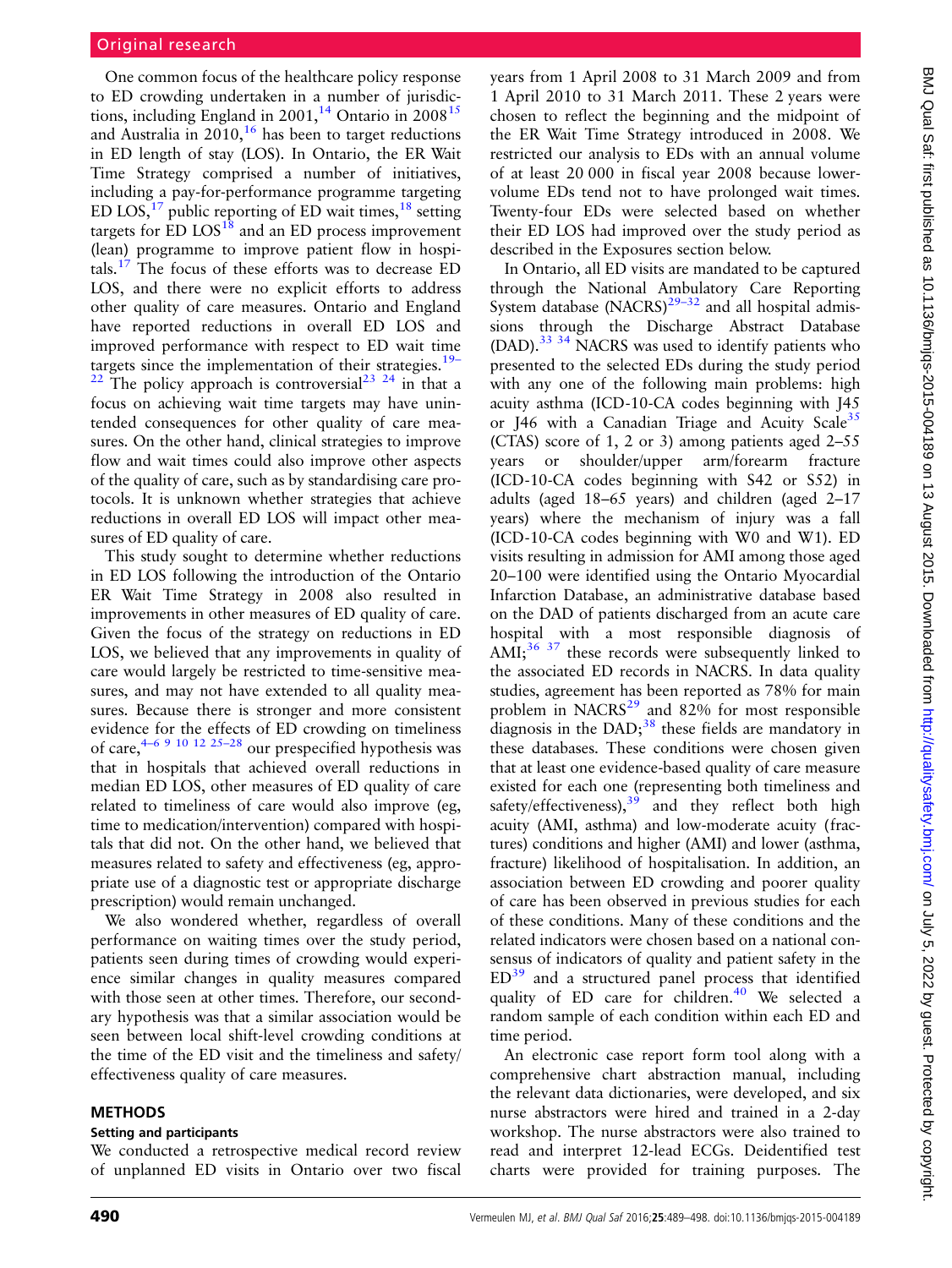health records department at each hospital provided access to both paper and electronic components of the patient records. Data for the assigned cases were abstracted directly onto secured laptop computers. A random selection of 5% of cases assigned to each abstractor underwent independent validation by a second abstractor. Inter-rater reliability analyses showed moderate (0.41–0.60) to good (0.61–0.80) agreement in terms of Cohen's kappa $41$  for each of the variables tested.

The datasets used in this study were linked using unique encoded identifiers and analysed at the Institute for Clinical Evaluative Sciences.

# Exposures

Hospital sites were classified according to the difference in median ED LOS from April to December fiscal year 2010 compared with the same period in fiscal year 2008. This 9-month period reflected the availability of fiscal year 2010 data at the time of site selection. ED LOS was calculated as the time from registration or triage (whichever was earlier) to the time the patient left the ED. Eleven sites were classified as 'improved' based on a  $\geq 15\%$  relative and ≥0.5 h absolute reduction in median ED LOS from 2008 to 2010; these hospitals had the greatest improvement in ED LOS among all potentially eligible hospitals. Among remaining hospitals that had experienced increases or no change in median ED LOS from 2008 to 2010, we selected 13 sites ('non-improved') that had a baseline median ED LOS within 0.5 h of the range of median ED LOS among improved sites.

The exposure of interest in our secondary hypothesis was shift-level crowding in the ED at the time of patient arrival, measured according to mean ED LOS among all patients presenting at that ED during the same 8 h shift with a similar illness severity based on triage score. This measure has been previously shown to be associated with poor outcomes among patients discharged from the  $ED<sup>1</sup>$  All participating EDs used the 5-level CTAS tool, with common training programmes for triage nurses and demonstrated reliability and validity. $35$ Triage scores were grouped as high acuity (CTAS 1–3 (resuscitation, emergent and urgent)) and low acuity (CTAS 4–5 (less urgent and non-urgent)). Shifts were grouped as daytime (08:01–16:00), evening (16:01– 24:00) and night (00:01–8:00). If no similarly triaged patients presented during the shift, ED LOS was calculated among patients in the same CTAS category in the same ED shift during the previous week.

## **Outcomes**

Outcomes were grouped according to dimensions of quality identified by the Institute of Medicine, that is, timeliness (eg, analgesic within 60 min) and safety/ effectiveness (eg, receipt of acetylsalicylic acid  $(ASA)$ ).<sup>[42](#page-8-0)</sup> For AMI, we examined administration of ASA, reperfusion (thrombolysis or percutaneous

coronary intervention (PCI)) among all nontransferred patients (ST-elevated myocardial infarction (STEMI) and non-STEMI) without contraindications, reperfusion among non-transferred patients with STEMI without contraindications, and timely reperfusion among all patients who received thrombolysis (within 60 min of registration) or PCI (within 90 min). Outcomes among patients with asthma included lung function testing (peak flow, forced expiratory volume  $(FEV_1)$ , spirometry or other unspecified lung function test (excluding oxygen saturation)), no chest X-ray, corticosteroid administration within 60 min of registration, beta-agonist administration within 60 min of registration, prescription of corticosteroids at discharge and provision of discharge instructions. In paediatric and adult fracture cases, we looked at pain assessment, provision of analgesic or splint, provision of analgesic or splint within 60 min of registration and discharge instructions.

# Statistical analysis

We calculated descriptive statistics (frequencies and/or percentages, median/IQRs and ranges) comparing improved and non-improved sites with respect to number of charts, teaching status, baseline (fiscal year 2008) ED LOS and time to initial physician assessment, average annual ED volume and both the relative and absolute change in median ED LOS from 2008 to 2010.

Modified Poisson regression models were used to analyse the association of overall improvement in ED LOS and shift-level crowding with each quality of care measure. $43 \frac{44}{14}$  We used generalised estimating equation models to account for clustering of patient outcomes within  $EDs<sup>23</sup>$  $EDs<sup>23</sup>$  $EDs<sup>23</sup>$ . The patient was the unit of analysis and separate models were run for each outcome. Each model included a variable to indicate whether the ED visit occurred at an improved site, a variable to identify the time period (2010 vs 2008), and the shift-level crowding measure (grouped as <4 h (low crowding conditions), 4–5 h, 6–7 h and  $\geq 8$  h (crowded conditions)). To test the primary hypothesis, we included an interaction term between improvement and time period, which represented the difference-in-differences, $45$  that is, the difference between the change in the outcome over time in improved sites compared with the change in nonimproved sites. To test the secondary hypothesis that reduced shift-level crowding was associated with more timely care, we examined shift-level crowding parameter estimates for the <4 h group (compared with the  $\geq$ 8 h group) in the same model. As a sensitivity analysis, we ran a separate series of models, excluding the shift-level crowding variable to determine whether the relationship between improvement and quality of care was confounded by local crowding conditions.

We included as covariates in each model patient age group (2–9, 10–17, 18–39, 40–64, 65–74, 75 years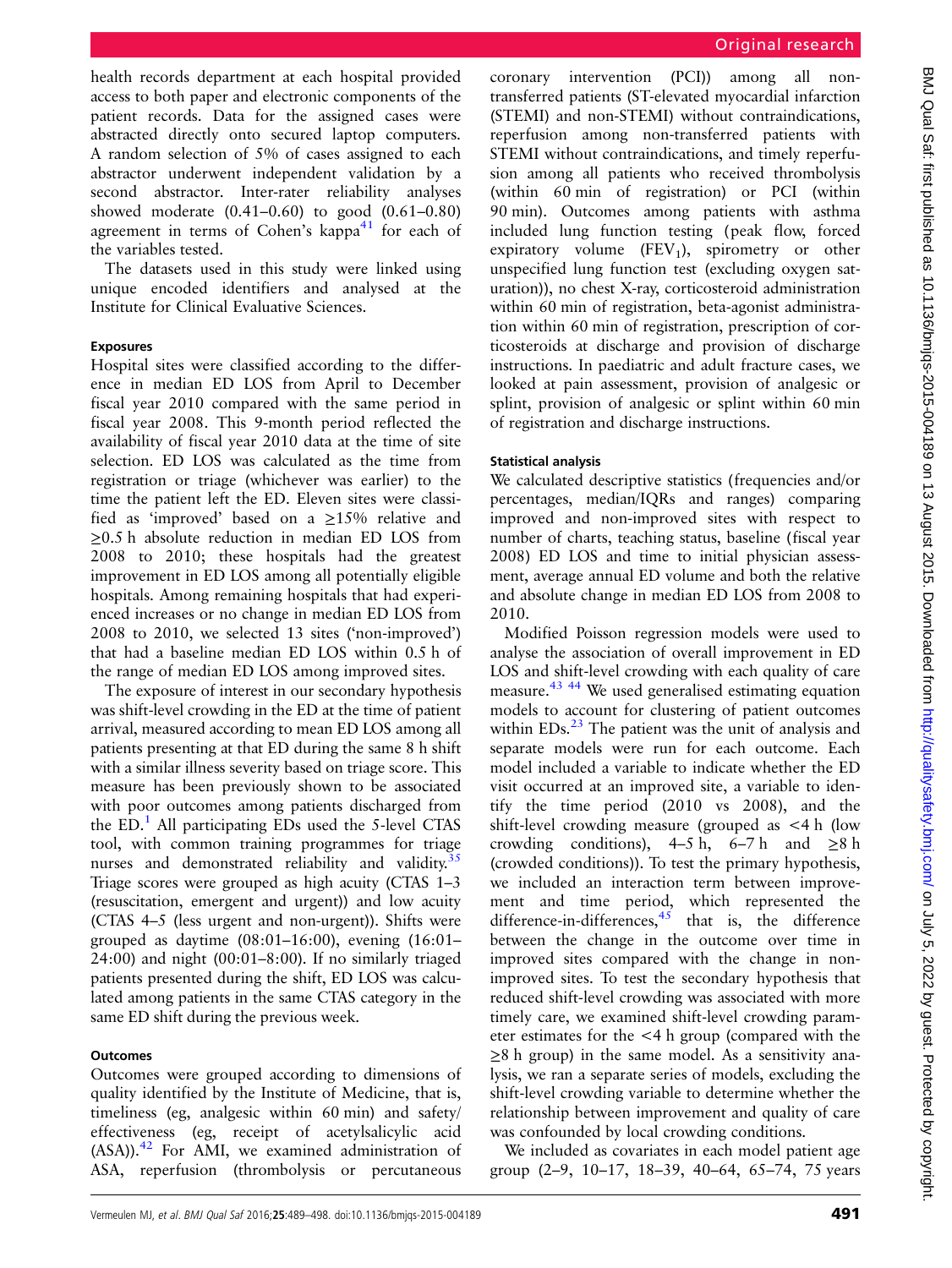and over), sex, weekend/holiday versus weekday, shift, acuity level (CTAS score, grouped as resuscitation/ emergent, urgent and less urgent/non-urgent), patient neighbourhood income quintile and community type (rural vs urban) defined based on postal code using census data obtained from Statistics Canada, <sup>[46](#page-8-0)</sup> number of ED visits in the past year, hospital teaching status and mean annual ED volume (grouped according to tercile as 24 889–43 331, 45 313–57 214, 58 908–91 664 annual visits). Observations with missing data were included in the models as a separate categorical variable.

Condition-specific covariates included arrival by ambulance, presence of a prehospital 12-lead ECG, presence of STEMI, interventional cardiac facility, cardiac arrest or cardiopulmonary resuscitation performed within 6 h prior to arrival to 10 min after arrival in the ED and presence of chest pain or other symptoms (dyspnoea or shortness of breath; pulmonary oedema; unexplained nausea, vomiting or diaphoresis; back or abdominal pain; unexplained weakness, dizziness, light-headedness or syncope) of AMI, current use of a beta-agonist or a corticosteroid (oral or inhaled) for asthma and closed reduction in the ED for patients with fracture.

This study received ethics approval from the Research Ethics Board at Sunnybrook Health Sciences Centre in Toronto, Canada, and each of the participating hospitals. All analyses were generated using SAS software, V.9.3 of the SAS System for Unix. $47$ 

#### RESULTS

There were 4319 charts abstracted at the 11 improved sites and 4498 at the 13 non-improved sites. Of these, 2646 were AMI, 2729 asthma, 2024 adult fracture and 1418 paediatric fracture records. Improved and non-improved sites were similar with respect to

baseline (fiscal year 2008) ED volume, median ED LOS and time to initial physician assessment (table 1). Improved sites had reductions in median ED LOS of up to 63 min (26%), while non-improved sites had increases of up to 91 min (47%).

Patients in sites where reductions in LOS were achieved were generally similar to those in nonimproved sites with respect to a number of demographic and clinical characteristics (see online supplementary appendix 1). Shift-level crowding (acuity-specific average ED LOS at the time of patient presentation) was somewhat lower at non-improved sites compared with improved sites for AMI and asthma, but not for shoulder/upper arm/forearm fracture. Among patients with AMI, 53% arrived by ambulance (of these, 48% had a 12-lead ECG in the ambulance), 31% were STEMIs, 43% were treated at a hospital with a cardiac catheterisation lab, 61% presented with chest pain and 66% with other symptoms. Among patients with asthma, 66% were currently taking a beta-agonist, 44% were taking an inhaled or oral corticosteroid, 89% received a beta-agonist in the ED, of which, 34% received three or more doses. Twenty-two per cent of adult fractures and 12% of paediatric fractures underwent a closed reduction in the ED.

Crude outcomes for each indicator according to improvement in ED LOS and fiscal year are shown in [tables 2](#page-4-0) and [3.](#page-4-0) For some indicators, performance was good in 2008 and 2010 in both improved and nonimproved sites, including AMI reperfusion among eligible STEMI, ASA for AMI, analgesic or splinting for patients with fracture and discharge instructions for patients with fracture. For other indicators, performance was poor, including reperfusion within target for AMI; lung function testing, no chest X-ray and timely administration of medication for asthma and pain assessment and timely provision of analgesic or

Table 1 Characteristics of participating EDs

| <b>Characteristics</b>                                                | <b>Improved sites</b> | <b>Non-improved sites</b> |  |  |
|-----------------------------------------------------------------------|-----------------------|---------------------------|--|--|
| Number of patient charts                                              | 4319                  | 4498                      |  |  |
| Number of EDs                                                         | 11                    | 13                        |  |  |
| Number of teaching EDs                                                | 2                     |                           |  |  |
| Number of cases, mean (SD)                                            |                       |                           |  |  |
| AMI                                                                   | 118(14)               | 104(0)                    |  |  |
| Asthma                                                                | 123(11)               | 106(0)                    |  |  |
| Adult fracture                                                        | 92(1)                 | 78 (0)                    |  |  |
| Paediatric fracture                                                   | 60 (17)               | 58 (0)                    |  |  |
| Fiscal year 2008 ED length of stay $(h)^*$ , median (IQR)             | $4.2(2.4 - 7.2)$      | $3.6(2.1 - 6.0)$          |  |  |
| Fiscal year 2008 time to physician assessment $(h)^*$ t, median (IQR) | $1.8(0.8-3.3)$        | $1.5(0.8-2.7)$            |  |  |
| Average annual ED volume, mean (SD)                                   | 53 657 (16 160)       | 53 958 (11 149)           |  |  |
| Relative change in median ED length of stay $(\%)^*$ , range          | $-26\%$ to $-15\%$    | 0% to 47%                 |  |  |
| Absolute change in median ED length of stay (min)*, range             | $-63$ to $-37$        | 0 to 91                   |  |  |

\*Calculated for all ED patients.

†Calculated from triage or registration (whichever was earlier) to initial physician assessment.

AMI, acute myocardial infarction; ED, emergency department.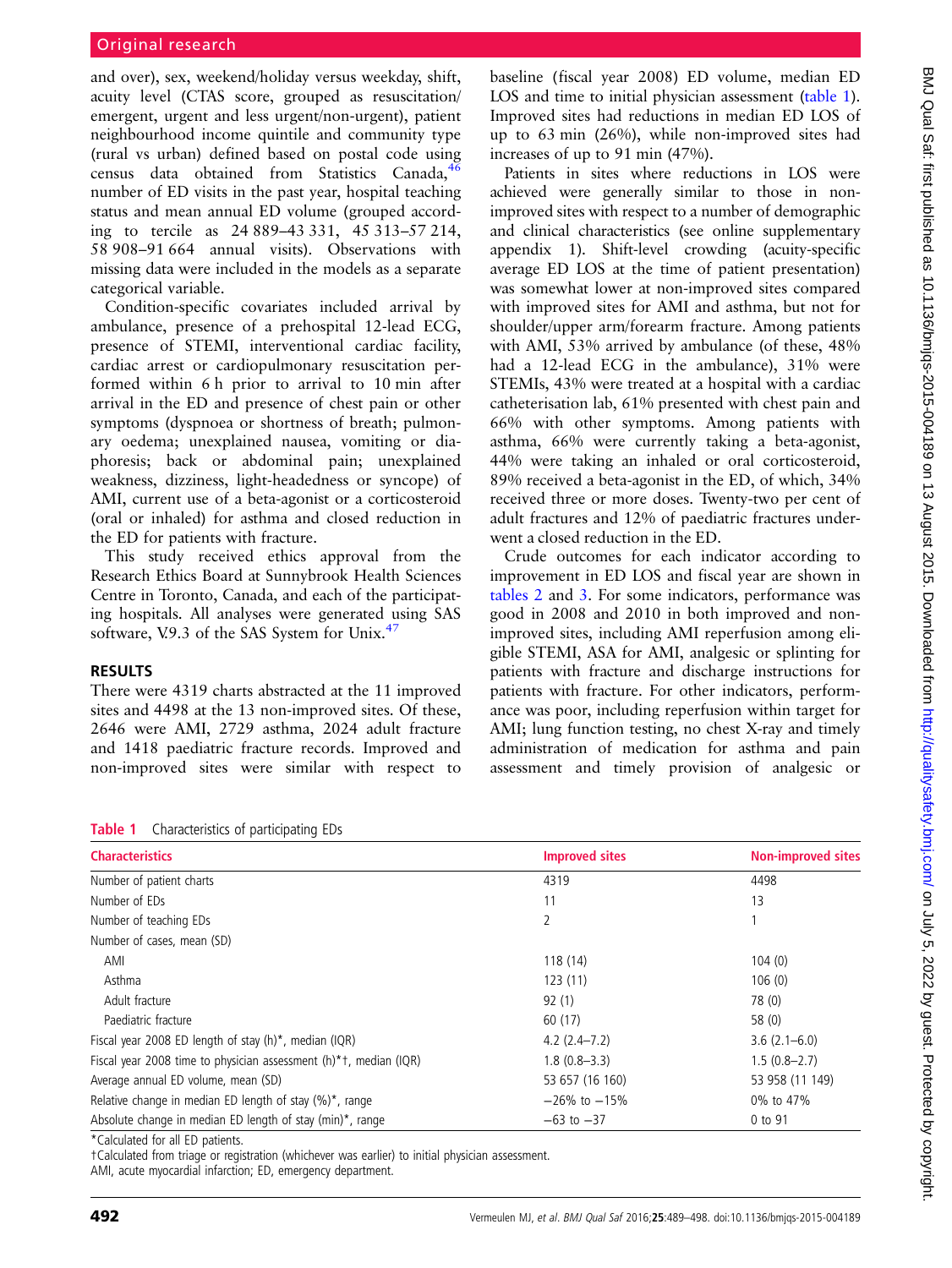<span id="page-4-0"></span>Table 2 Safety and effectiveness outcomes among study patients in fiscal years 2008 and 2010 according to improvement in ED length of stay

|                                                       | <b>Improved sites</b> |            |      |            | <b>Non-improved sites</b> |            |      |            |
|-------------------------------------------------------|-----------------------|------------|------|------------|---------------------------|------------|------|------------|
|                                                       | 2008                  |            | 2010 |            | 2008                      |            | 2010 |            |
| Safety/effectiveness outcome                          | Ν                     | $n$ (%)    | N    | $n$ (%)    | Ν                         | $n$ (%)    | N    | $n$ (%)    |
| AMI reperfusion-eligible patients                     | 166                   | 119(71.7)  | 103  | 62(60.2)   | 203                       | 107(52.7)  | 159  | 76 (47.8)  |
| AMI reperfusion-eligible STEMIs                       | 129                   | 112 (86.8) | 67   | 57 (85.1)  | 108                       | 98 (90.7)  | 72   | 68 (94.4)  |
| AMI ASA                                               | 652                   | 547 (83.9) | 642  | 522 (81.3) | 676                       | 522 (77.2) | 676  | 548 (81.1) |
| Asthma lung function test                             | 682                   | 172 (25.2) | 669  | 165(24.7)  | 689                       | 145 (21.0) | 689  | 147 (21.3) |
| Asthma no chest X-ray                                 | 682                   | 413 (60.6) | 669  | 379 (56.7) | 689                       | 368 (53.4) | 689  | 355 (51.5) |
| Asthma corticosteroid prescription documented         | 682                   | 472 (69.2) | 669  | 432 (64.6) | 689                       | 388 (56.3) | 689  | 395 (57.3) |
| Asthma discharge instructions documented              | 682                   | 531 (77.9) | 669  | 533 (79.7) | 689                       | 469 (68.1) | 689  | 502 (72.9) |
| Adult fracture pain assessment                        | 504                   | 257 (51.0) | 506  | 253 (50.0) | 507                       | 264 (52.1) | 507  | 268 (52.9) |
| Adult fracture analgesic or splinting                 | 504                   | 463 (91.9) | 506  | 464 (91.7) | 507                       | 468 (92.3) | 507  | 477 (94.1) |
| Adult fracture discharge instructions documented      | 504                   | 447 (88.7) | 506  | 453 (89.5) | 507                       | 437 (86.2) | 507  | 431 (85.0) |
| Paediatric fracture pain assessment                   | 336                   | 137 (40.8) | 328  | 157 (47.9) | 377                       | 157 (41.6) | 377  | 172 (45.6) |
| Paediatric fracture analgesic or splinting            | 336                   | 303 (90.2) | 328  | 307 (93.6) | 377                       | 335 (88.9) | 377  | 342 (90.7) |
| Paediatric fracture discharge instructions documented | 336                   | 304 (90.5) | 328  | 311 (94.8) | 377                       | 333 (88.3) | 377  | 341 (90.5) |

AMI, acute myocardial infarction; ASA, acetylsalicylic acid; ED, emergency department; STEMI, ST-elevated myocardial infarction.

splinting in patients with fracture. There were few changes over time and little difference between improved and non-improved sites for many indicators. However, for time to analgesic or splinting among both adult and paediatric fractures, performance was better in fiscal year 2010 among improved sites and the same or worse among non-improved sites.

In difference-in-differences models comparing the change in outcome performance in EDs that experienced a reduction in median ED LOS from 2008 to 2010 with those that did not, the primary exposure of improvement in median ED LOS over time was not associated with a change in any of the ED quality indicators ([figure 1\)](#page-5-0). In sensitivity analyses,

excluding the shift-level crowding measure from the models, results were unchanged (data not shown). For the secondary hypothesis, associations between shift-level ED crowding and performance were seen only among indicators that reflected timeliness of care ([figure 2\)](#page-5-0). Patients with AMI were more likely to be reperfused within target intervals during periods of less crowding. Among patients with asthma, there was an association between crowding and timeliness of administration of both steroids and beta-agonists. Lower levels of crowding were associated with a greater likelihood of receipt of analgesic or splinting within an hour among adult fractures, but not in paediatric fractures.

| Table 3 |  |  | Timeliness outcomes among study patients in fiscal years 2008 and 2010 according to improvement in ED length of stay |
|---------|--|--|----------------------------------------------------------------------------------------------------------------------|
|         |  |  |                                                                                                                      |

|                                                       | <b>Improved sites</b> |                  |     |                   | <b>Non-improved sites</b> |                 |     |                |  |
|-------------------------------------------------------|-----------------------|------------------|-----|-------------------|---------------------------|-----------------|-----|----------------|--|
|                                                       |                       | 2008             |     | 2010              |                           | 2008            |     | 2010           |  |
| <b>Timeliness outcome</b>                             | N                     | $n$ (%)          | N   | n(%)              | N                         | n(%)            | N   | $n$ (%)        |  |
| AMI time to thrombolysis, min*                        | 64                    | $35(21-65)^*$    |     | $110(26 - 300)^*$ | 48                        | $29(16-51)^*$   | 24  | $38(16-73)^*$  |  |
| AMI time to PCI, min*                                 | 58                    | 77 (55-208)*     | 55  | $80(53 - 157)^*$  | 70                        | 146 (65-534)*   | 54  | 73 (47-141)*   |  |
| AMI reperfusion within target                         | 119                   | 74 (62.2)        | 61  | 29 (47.5)         | 107                       | 61(57.0)        | 76  | 44 (57.9)      |  |
| Asthma time to corticosteroid*                        | 401                   | 95 (46-178)*     | 372 | 87 (46-172)*      | 364                       | 79 (40-144)*    | 401 | 103 (49-172)*  |  |
| Asthma corticosteroid within 60 min                   | 401                   | 133 (35.4)       | 372 | 127 (35.5)        | 364                       | 133 (38.1)      | 401 | 123 (32.7)     |  |
| Asthma time to beta-agonist*                          | 567                   | 58 (23-130)*     | 536 | 53 (22-119)*      | 554                       | 50 $(21-106)^*$ | 574 | 49 (19 – 113)* |  |
| Asthma beta-agonist within 60 min                     | 567                   | 268 (52.1)       | 536 | 272 (54.5)        | 554                       | 290 (55.3)      | 574 | 298 (56.5)     |  |
| Adult fracture time to analgesic/splinting*           | 463                   | 108 (56-198)*    | 464 | 92 (50-149)*      | 468                       | $112(61-182)^*$ | 477 | 121 (63-219)*  |  |
| Adult fracture analgesic/splinting within 60 min      | 463                   | 82 (17.7)        | 464 | 107(23.1)         | 468                       | 79 (16.9)       | 477 | 75 (15.7)      |  |
| Paediatric fracture time to analgesic/splinting*      | 303                   | $88(26 - 161)^*$ | 307 | $64(23 - 126)^*$  | 335                       | 96 (43-145)*    | 342 | 93 (40-152)*   |  |
| Paediatric fracture analgesic/splinting within 60 min | 303                   | 50 (16.5)        | 307 | 61 (19.9)         | 335                       | 62 (18.5)       | 342 | 63 (18.4)      |  |
| $*$ (100)                                             |                       |                  |     |                   |                           |                 |     |                |  |

Median (IOR).

AMI, acute myocardial infarction; ED, emergency department; PCI, percutaneous coronary intervention.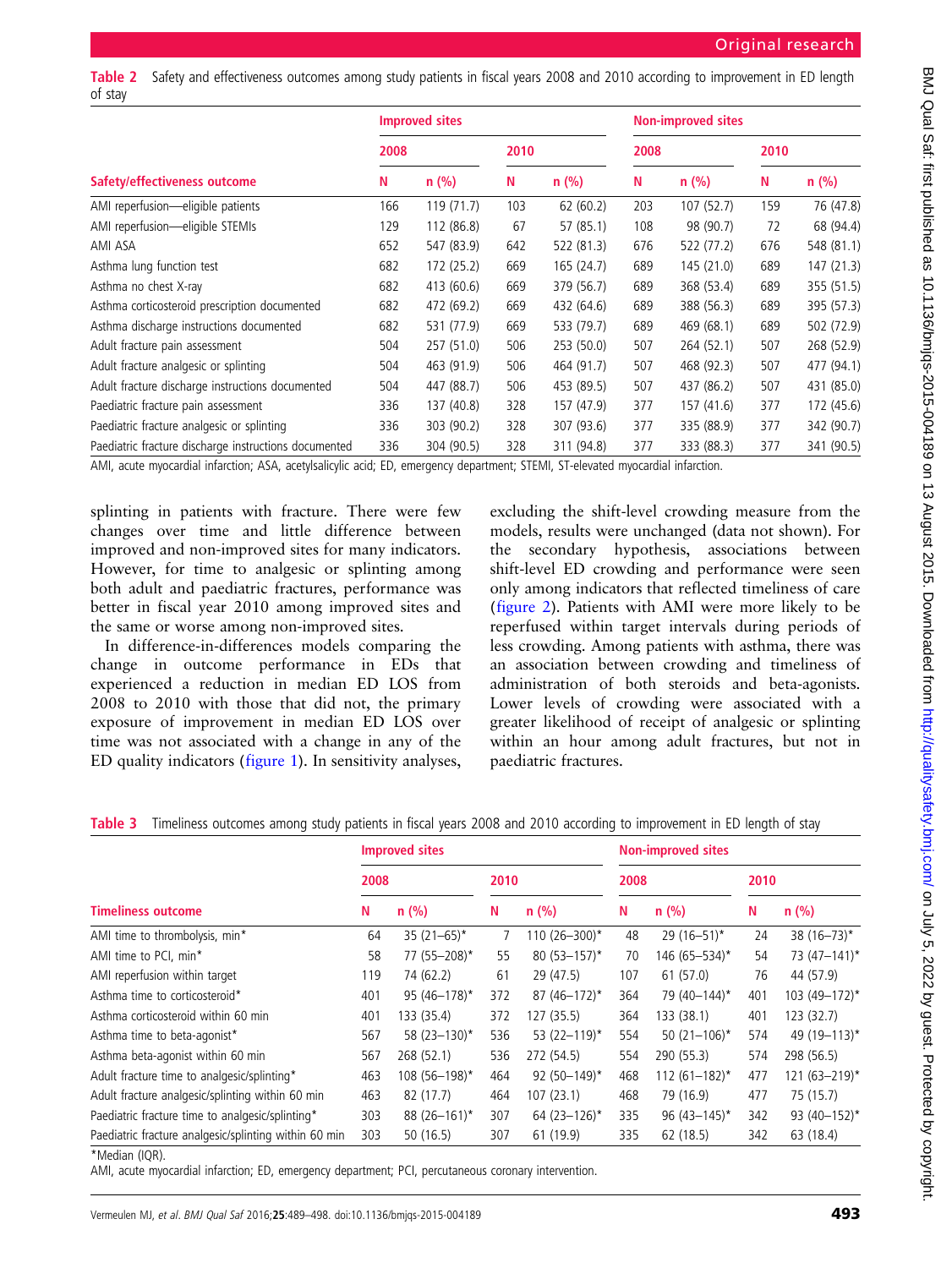<span id="page-5-0"></span>

Figure 1 Association between improvement in hospital-level median ED LOS and improvement in other quality of care indicators. The figure depicts the rate ratio (difference-in-differences, computed as a ratio of ratios on the log scale) of better performance on specific quality indicators comparing the change in performance over the study period among hospitals that had improved median ED LOS with the change in performance among hospitals that had not improved. As shown in the figure, none of the quality indicators was associated with shift-level crowding. AMI, acute myocardial infarction; ASA, acetylsalicylic acid; ED, emergency department; LOS, length of stay; STEMI, ST-elevated myocardial infarction.



Figure 2 Association between lower levels of shift-level crowding and quality of care indicators. The figure depicts the rate ratio of performance on specific quality indicators during periods of lower shift-level crowding (defined as the CTAS-specific average ED LOS of <4 h) compared with high shift-level crowding (≥8 h). As shown in the figure, performance on four of the five quality indicators reflecting timeliness was better during periods of lower shift-level crowding. None of the other indicators was associated with shift-level crowding. AMI, acute myocardial infarction; ASA, acetylsalicylic acid; CTAS, Canadian Triage and Acuity Scale; ED, emergency department; LOS, length of stay; STEMI, ST-elevated myocardial infarction.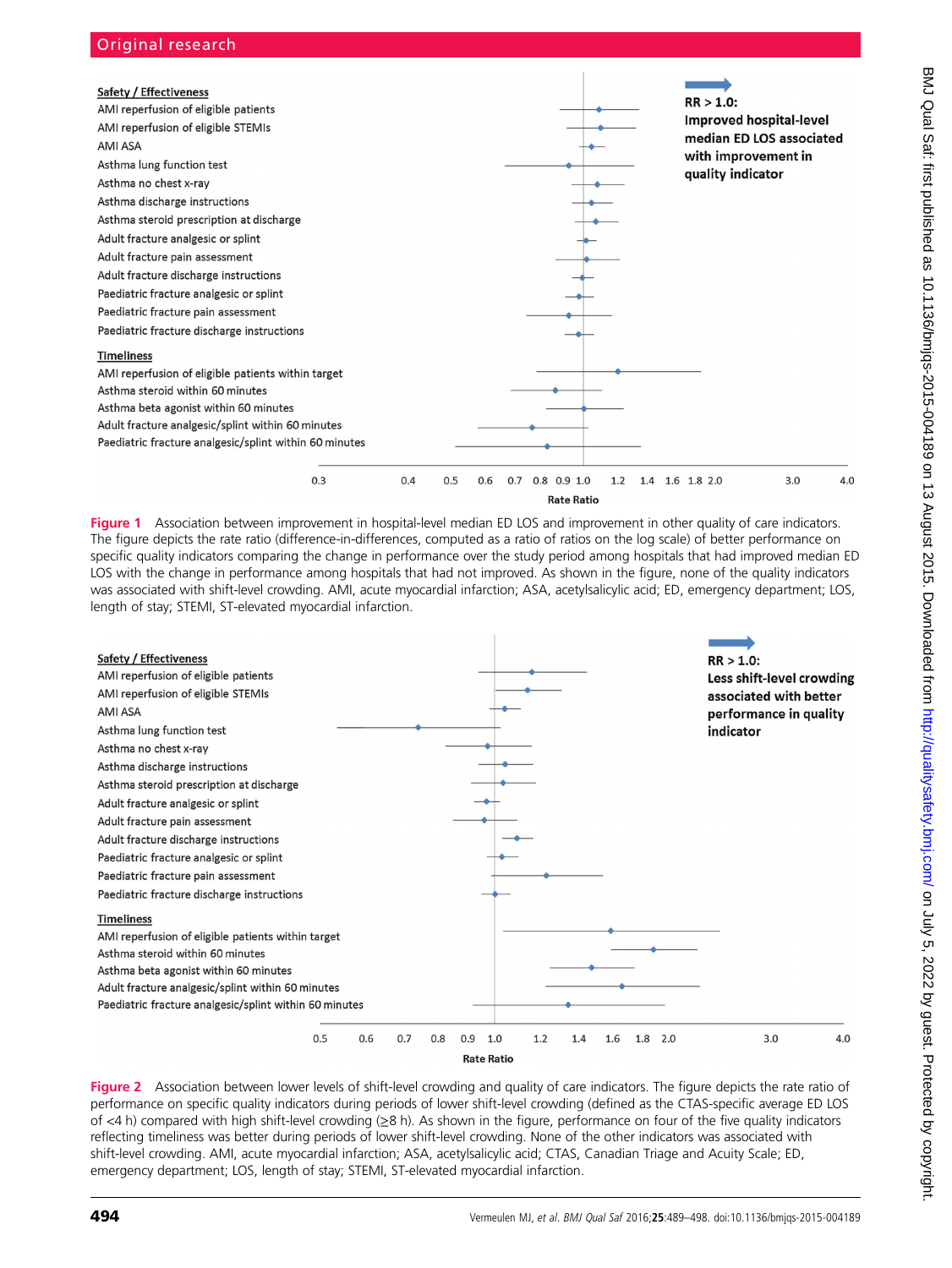In this study of Ontario EDs, we compared the change in performance on quality indicators for patients with AMI, asthma and fracture in EDs that had improved their overall LOS over the study period with those that had not. Performance on quality indicators was similar at baseline among improved and non-improved EDs, but varied considerably depending on the indicator, suggesting there is room to improve performance on these particular indicators. On the other hand, we did not find an association between improvement in overall ED LOS over the study period and change in quality of care, even for measures reflecting timeliness of care. With respect to our secondary hypothesis, we found an association between shift-level ED crowding at the time of patient visit and performance, but only for quality indicators related to the timeliness of care. These findings suggest that strategies to address ED crowding that are aimed at reducing overall ED LOS will not necessarily be associated with improvements in other dimensions of quality of care. At the same time, these strategies do not appear to be associated with any unintended consequences or adverse effects on the measures of quality of care that we assessed.

This medical record review provided access to detailed clinical information from patient charts, linked with administrative data on changes in LOS and crowding within individual EDs. However, several important limitations should be noted. Although this study employed experienced chart abstractors, failure to meet some of the quality benchmarks we chose may have reflected gaps in documentation as well as actual performance. Several of the indicators represented subgroups of the respective conditions, and these analyses were, therefore, based on small numbers. Cases were selected and our crowding measure was derived from administrative data, which is subject to limitations; however, the fields used in this study have previously been found to be reliable.<sup>[29 30](#page-8-0)</sup> It is also possible that observed reductions in median ED LOS over time among improved sites may not have been substantial enough to effect changes in these indicators. On the other hand, the range of reductions in median ED LOS (from approximately half an hour to an hour) was fairly sizeable. We chose changes in the median to reflect improvement in ED LOS; it is possible that reductions at, for example, the 90th percentile were more strongly associated with quality of care. The measures of quality examined in this study reflect certain highly selected aspects of care for specific groups of patients. Other domains of quality not studied here, such as patient satisfaction, equity and efficiency, are also important.<sup>42 48</sup> ED crowding is generally asso-ciated with lower patient satisfaction<sup>[49](#page-9-0)</sup> and physician-to-patient communication.<sup>[50](#page-9-0)</sup>

To our knowledge, this is the first study to examine the effect of a health policy to reduce overall ED LOS

on the performance of other quality of care measures. Many of these measures have been found to be adversely affected by ED crowding in previous studies.<sup>[4](#page-7-0)</sup> 9–[11 28 48](#page-8-0) [51 52](#page-9-0) With respect to performance on quality of care measures and shift-level crowding, our findings are consistent with a number of other studies. Rates of reperfusion among eligible patients with STEMI were similar or higher. $53$  The relatively high percentage of patients with asthma who received a chest X-ray and the low frequency of administration of corticosteroids within an hour are also consistent with previous findings.  $51 \times 54$  The frequency of pain assessment in this study was generally lower than those found in other studies of paediatric and adult fractures;  $10\frac{52\frac{55}{5}}{2}$  $10\frac{52\frac{55}{5}}{2}$  however, timeliness of analgesic adminis-tration was similar.<sup>[10](#page-8-0) [52](#page-9-0)</sup> As in earlier research, crowding was found to be associated with timeliness of care for a number of indicators, including prolonged time to reperfusion in  $AMI$ , $9$  administration of corticosteroids<sup>26</sup> <sup>28</sup> <sup>51</sup> and beta-agonists<sup>28</sup> among patients with asthma and analgesia among patients with frac-ture.<sup>[10](#page-8-0) [52](#page-9-0)</sup> Remarkably, delays in AMI reperfusion persisted despite what we believe to be a growing recognition of the need for timely access to cardiac care and the development of networks to improve quality of AMI care.  $5657$  Unlike others, we did not observe an association between crowding and pain assessment in adult fractures, $10$  receipt of analgesia in paediatric fractures $52$  or corticosteroid administration for asthma.[28](#page-8-0) A similar lack of association was observed in one other study with respect to ED crowding (defined according to ED volume at the time of patient arrival) and corticosteroid administration.<sup>[51](#page-9-0)</sup>

Not surprisingly, we found that quality of care was more strongly associated with crowding at the time the patient was seen in the ED than with overall improvements in ED LOS over time and only among quality measures of timeliness. The Ontario ER Wait Time Strategy encompasses all patients seeking care in the ED. Modest reductions in overall ED LOS may not have been sufficient to effect clinically important improvements in quality of care for specific groups of patients. More easily recognised conditions or conditions for which care is more standardised (eg, AMI, fractures and asthma) may be less sensitive to deterioration due to crowding. Indeed, crowding would be expected to affect the higher level performance of an ED (eg, accuracy of diagnosis for less welldifferentiated, but serious, conditions or prioritising time-sensitive investigations or interventions when faced with diagnostic uncertainty), in part by increasing cognitive load on all members of the care team.<sup>[13](#page-8-0) [58](#page-9-0)</sup> However, developing relevant and rigorous quality metrics for such clinical situations is challenging.

Thus, a broader policy or clinical approach to improving the quality of ED care, which formally targets other measures along with ED LOS, is likely required.[58](#page-9-0) Some of the strategies employed to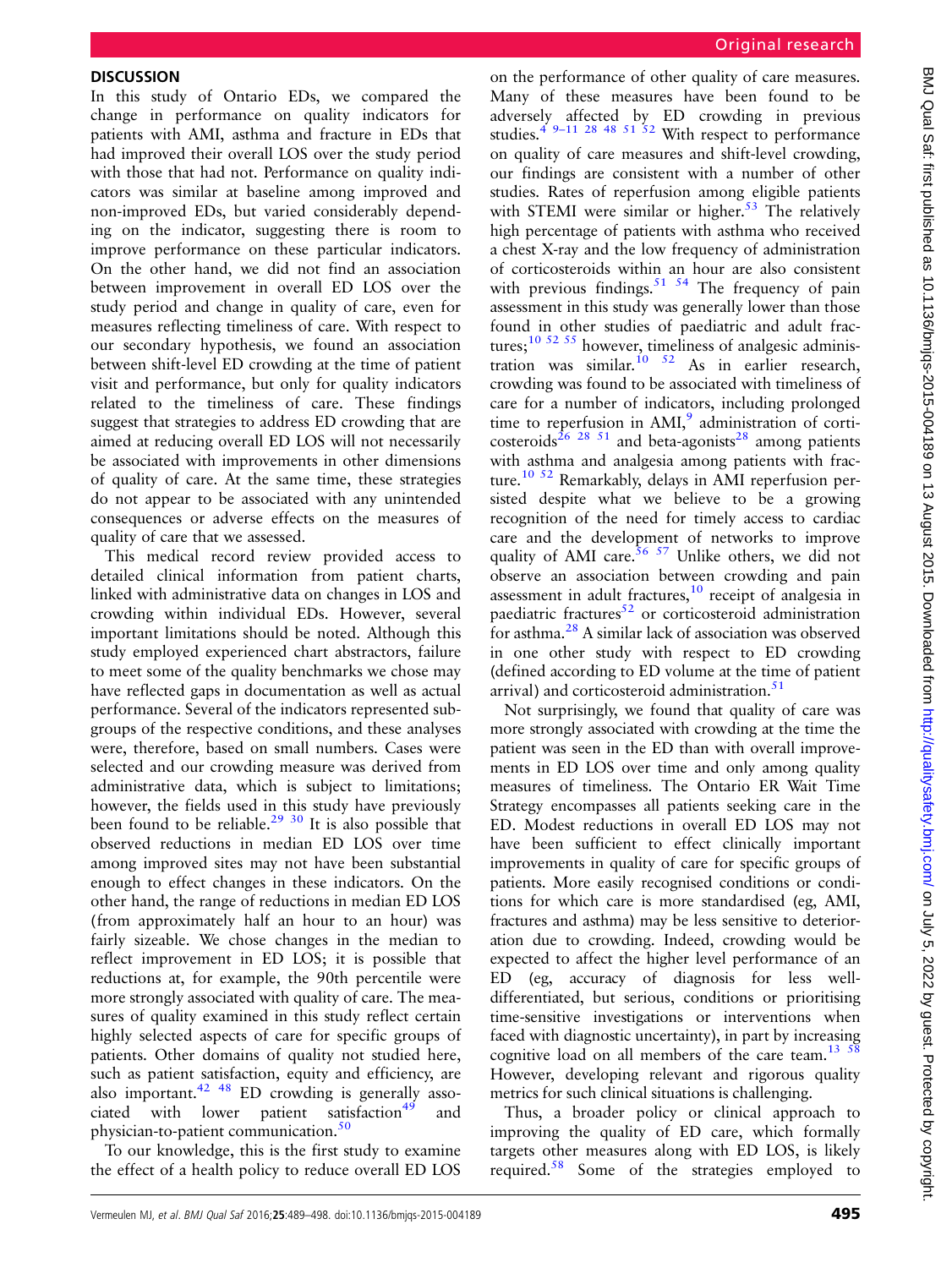<span id="page-7-0"></span>address crowding, such as implementation of standing orders to expedite patient flow, could potentially lead to increases in inappropriate care; however, there was no deterioration over time in indicators that may have reflected this, such as chest X-ray for asthma. In some cases, there may have been a ceiling effect with respect to improvement. For example, performance on the provision of analgesic/splinting and discharge instructions for patients with fracture was very good at baseline.

Our study adds to numerous others suggesting that crowding in the ED is detrimental to quality of care. However, our results suggest that a policy approach that targets ED LOS, while necessary, may be insufficient to generate broader improvements in quality. At the same time, there is no evidence from this study that efforts to address crowding have a detrimental effect on selected indicators of quality of care. Reducing waiting times remains an important quality goal in the ED, but our results suggest that quality initiatives should also explicitly target improvements in measures of quality of care other than timeliness for greater impact. Although many jurisdictions remain largely focused on wait times,<sup>[16 20](#page-8-0) [59](#page-9-0)</sup> in some cases, attention has broadened from wait time metrics to a number of more specific processes of care and outcomes to address a broader spectrum of quality (eg, effectiveness, satisfaction and safety).<sup>[14 42](#page-8-0)</sup> As pressures on the ED continue to grow,  $60-62$  $60-62$  jurisdictions implementing or considering policies to mitigate crowding should ensure they are broad enough to target both ED wait times as well as other important quality of care measures.

Acknowledgements We wish to acknowledge the invaluable contribution of our chart abstractors in this study, including Nancy Cooper, Wendy Gregory, Meryl McGrath, Leslie Mills and Shahryar Murshed. We also wish to acknowledge the important contributions of Chelsea Hellings, who managed the project and drafted the dataset creation plan, and Xuesong Wang, who conducted the data cleaning activities and preliminary analyses.

Contributors All authors provided input into the design of the study and interpretation of the data, and gave final approval of the version to be published and agree to be accountable for all aspects of the work in ensuring that questions related to the accuracy or integrity of any part of the work are appropriately investigated and resolved. MJV contributed to the conception and design, analysis of the data, drafting and revising the article, and is the guarantor of the study. TAS contributed to the conception and design, analysis of the data and revising the article. AK contributed to the conception, design, collection of data and revising the article. MLAS and JD contributed to revising the article. AG and BHR contributed to the conception, design and revising the article. MS contributed to the conception, design and drafting and revising the article.

Funding AG is supported by a Canadian Institutes for Health Research (CIHR) Applied Chair in Child Health Policy and Services Research (grant number APR 126377). BHR is supported as a CIHR Tier I Canada Research Chair in Evidence-based Emergency Medicine (grant number 950- 222864). MS is supported by a CIHR Applied Chair in Health Services and Policy Research (grant number ACH-190329- 52431). This study was funded by the Canadian Foundation for Healthcare Improvement (grant number RC2-1603-06) and

supported by the Institute for Clinical Evaluative Sciences (ICES), which is funded by an annual grant from the Ontario Ministry of Health and Long Term Care (MOHLTC). The opinions, results and conclusions reported in this paper are those of the authors, and are independent from the funding sources. No endorsement by ICES or the Ontario MOHLTC is intended or should be inferred. The funding sources had no role in study design; in the collection, analysis and interpretation of data; in the writing of the report or in the decision to submit the article for publication.

Competing interests None.

Ethics approval The study was approved by the Research Ethics Board of Sunnybrook Health Sciences Centre, which provides an annual approval of all research projects using encoded data at the Institute for Clinical Evaluative Sciences.

Provenance and peer review Not commissioned; externally peer reviewed.

Access to data All authors had full access to all statistical reports and tables in the study and can take responsibility for the integrity of the data and the accuracy of the data analysis.

Transparency declaration The guarantor of the study (MV) affirms that the manuscript is an honest, accurate and transparent account of the study being reported and that no important aspects of the study have been omitted.

Open Access This is an Open Access article distributed in accordance with the Creative Commons Attribution Non Commercial (CC BY-NC 4.0) license, which permits others to distribute, remix, adapt, build upon this work noncommercially, and license their derivative works on different terms, provided the original work is properly cited and the use is non-commercial. See: [http://creativecommons.org/licenses/by](http://creativecommons.org/licenses/by-nc/4.0/)[nc/4.0/](http://creativecommons.org/licenses/by-nc/4.0/)

### **REFERENCES**

- 1 Guttmann A, Schull MJ, Vermeulen MJ, et al. Association between waiting times and short term mortality and hospital admission after departure from emergency department: population based cohort study from Ontario, Canada. [BMJ](http://dx.doi.org/10.1136/bmj.d2983) 2011;342:D2983.
- 2 Sun BC, Hsia RY, Weiss RE, et al. Effect of emergency department crowding on outcomes of admitted patients. [Ann Emerg Med](http://dx.doi.org/10.1016/j.annemergmed.2012.10.026) 2013;61:605–11.e6.
- 3 Sun BC, Adams J, Orav EJ, et al. Determinants of patient satisfaction and willingness to return with emergency care. [Ann Emerg Med](http://dx.doi.org/10.1016/S0196-0644(00)70003-5) 2000;35:426–34.
- 4 Pines JM, Hollander JE, Localio AR, et al. The association between emergency department crowding and hospital performance on antibiotic timing for pneumonia and percutaneous intervention for myocardial infarction. [Acad](http://dx.doi.org/10.1111/j.1553-2712.2006.tb01741.x) [Emerg Med](http://dx.doi.org/10.1111/j.1553-2712.2006.tb01741.x) 2006;13:873–8.
- Pines JM, Localio AR, Hollander JE, et al. The impact of emergency department crowding measures on time to antibiotics for patients with community-acquired pneumonia. [Ann Emerg Med](http://dx.doi.org/10.1016/j.annemergmed.2007.07.021) 2007;50:510–16.
- Fee C, Weber EJ, Maak CA, et al. Effect of emergency department crowding on time to antibiotics in patients admitted with community-acquired pneumonia. [Ann Emerg](http://dx.doi.org/10.1016/j.annemergmed.2007.08.003) [Med](http://dx.doi.org/10.1016/j.annemergmed.2007.08.003) 2007;50:501–9, 509.e1.
- 7 Watts SH, Bryan ED. Emergency department pneumonia patients who do not meet the six-hour criteria for antibiotic administration: do they have a different clinical presentation? J Clin Med Res 2012;4:338–45.
- 8 Kennebeck SS, Timm NL, Kurowski EM, et al. The association of emergency department crowding and time to antibiotics in febrile neonates. [Acad Emerg Med](http://dx.doi.org/10.1111/j.1553-2712.2011.01221.x) 2011;18:1380–5.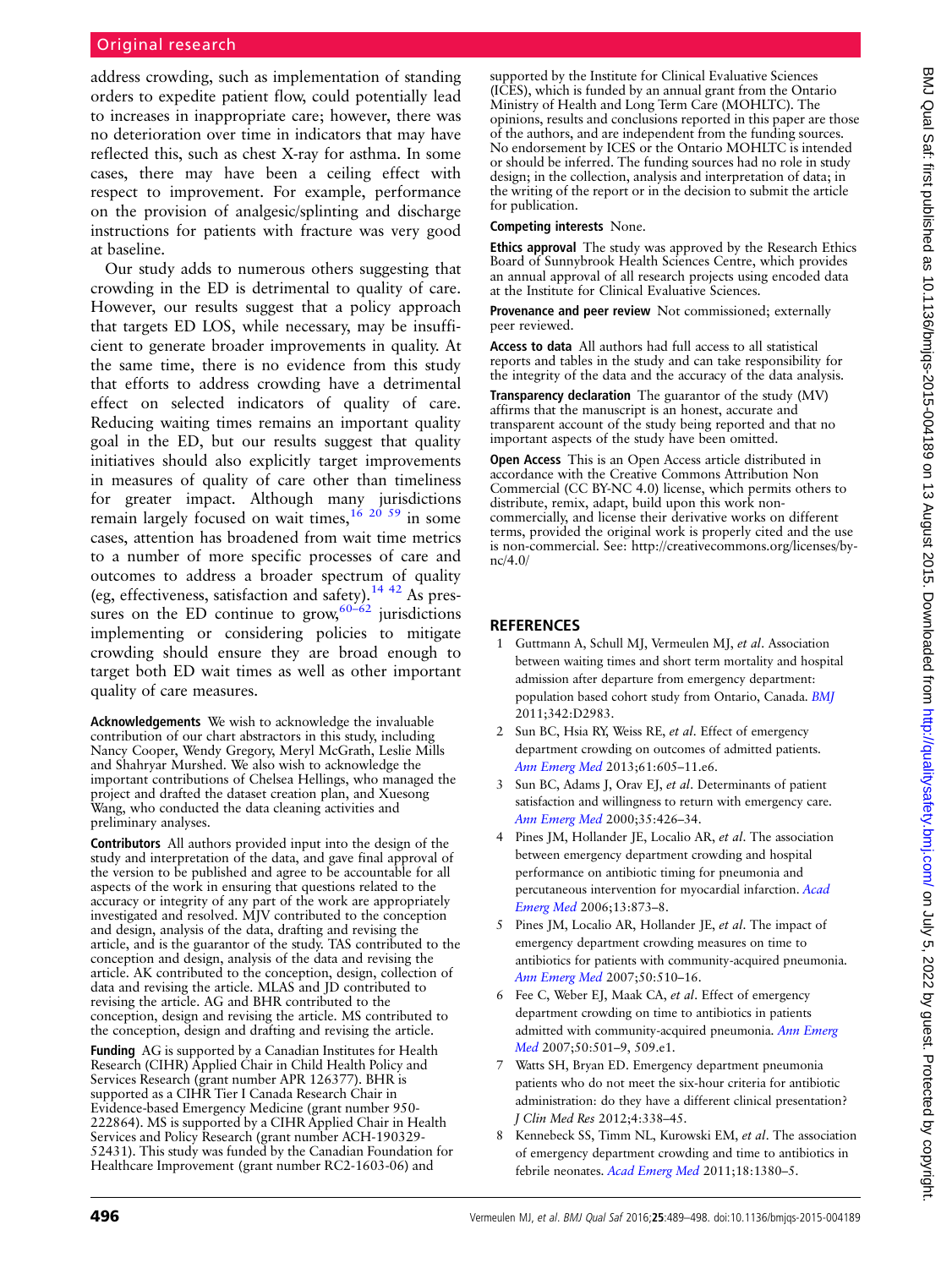- <span id="page-8-0"></span>9 Schull MJ, Vermeulen M, Slaughter G, et al. Emergency department crowding and thrombolysis delays in acute myocardial infarction. [Ann Emerg Med](http://dx.doi.org/10.1016/j.annemergmed.2004.05.004) 2004;44:577–85.
- 10 Hwang U, Richardson LD, Sonuyi TO, et al. The effect of emergency department crowding on the management of pain in older adults with hip fracture. *[J Am Geriatr Soc](http://dx.doi.org/10.1111/j.1532-5415.2005.00587.x)* 2006;54:270–5.
- 11 Hwang U, Richardson L, Livote E, et al. Emergency department crowding and decreased quality of pain care. [Acad](http://dx.doi.org/10.1111/j.1553-2712.2008.00267.x) [Emerg Med](http://dx.doi.org/10.1111/j.1553-2712.2008.00267.x) 2008;15:1248–55.
- 12 Pines JM, Hollander JE. Emergency department crowding is associated with poor care for patients with severe pain. [Ann](http://dx.doi.org/10.1016/j.annemergmed.2007.07.008) [Emerg Med](http://dx.doi.org/10.1016/j.annemergmed.2007.07.008) 2008;51:1–5.
- 13 Croskerry P, Sinclair D. Emergency medicine: a practice prone to error? CJEM 2001;3:271–6.
- 14 Day A, Oldroyd C. Attempting to reduce the maximum emergency waiting time to 4 hours in England: was the initiative successful? *[J Emerg Nurs](http://dx.doi.org/10.1016/j.jen.2012.04.002)* 2012;38:383-5.
- 15 Ontario Ministry of Health and Long-Term Care. McGuinty Government Reducing ER Wait Times and Improving Access to Family Health Care. 2008 [http://news.ontario.ca/mohltc/en/](http://news.ontario.ca/mohltc/en/2008/04/ontario-establishes-two-priorities-to-improve-confidence-in-health-care.html) [2008/04/ontario-establishes-two-priorities-to-improve](http://news.ontario.ca/mohltc/en/2008/04/ontario-establishes-two-priorities-to-improve-confidence-in-health-care.html)[confidence-in-health-care.html](http://news.ontario.ca/mohltc/en/2008/04/ontario-establishes-two-priorities-to-improve-confidence-in-health-care.html) (accessed 17 Jun 2013).
- 16 Australian Government Department of Health and Aging. Shorter Public Hospital Waiting Times: Emergency Departments. 2013 [http://www.yourhealth.gov.au/internet/](http://www.yourhealth.gov.au/internet/yourhealth/publishing.nsf/content/theme-hospitals#.U8QfyU3jiuk) [yourhealth/publishing.nsf/content/theme-hospitals#.](http://www.yourhealth.gov.au/internet/yourhealth/publishing.nsf/content/theme-hospitals#.U8QfyU3jiuk) [U8QfyU3jiuk](http://www.yourhealth.gov.au/internet/yourhealth/publishing.nsf/content/theme-hospitals#.U8QfyU3jiuk) (accessed 14 Jul 2014).
- 17 Ontario Ministry of Health and Long-Term Care. Ontario's Emergency Room Wait Time Strategy. 2009 [http://news.](http://news.ontario.ca/mohltc/en/2009/05/ontarios-emergency-room-wait-time-strategy-1.html) [ontario.ca/mohltc/en/2009/05/ontarios-emergency-room-wait](http://news.ontario.ca/mohltc/en/2009/05/ontarios-emergency-room-wait-time-strategy-1.html)[time-strategy-1.html](http://news.ontario.ca/mohltc/en/2009/05/ontarios-emergency-room-wait-time-strategy-1.html) (accessed 20 May 2014).
- 18 Ontario Ministry of Health and Long-Term Care. McGuinty Government Launches Public Reporting of Time Spent in the ER. 2009 [http://news.ontario.ca/mohltc/en/2009/02/ontario](http://news.ontario.ca/mohltc/en/2009/02/ontario-targets-shorter-er-times.html)[targets-shorter-er-times.html](http://news.ontario.ca/mohltc/en/2009/02/ontario-targets-shorter-er-times.html) (accessed 17 Jun 2013).
- 19 Ovens H. Ed overcrowding: the Ontario approach. [Acad](http://dx.doi.org/10.1111/j.1553-2712.2011.01220.x) [Emerg Med](http://dx.doi.org/10.1111/j.1553-2712.2011.01220.x) 2011;18:1242–5.
- 20 Ontario Ministry of Health and Long-Term Care. Provincial Summary of Time Spent in ER. 2014 [Http://Www.](Http://Www.Ontariowaittimes.Com/Er/En/Provincialsummary.Aspx?View=0) [Ontariowaittimes.Com/Er/En/Provincialsummary.Aspx?View=0](Http://Www.Ontariowaittimes.Com/Er/En/Provincialsummary.Aspx?View=0) (accessed 14 Jul 2014).
- 21 Australian Institute of Health and Welfare. Australian hospital statistics: national emergency access and elective surgery targets 2012. Canberra: AIHW, 2012.
- 22 Mason S, Weber EJ, Coster J, et al. Time patients spend in the emergency department: England's 4-hour rule-a case of hitting the target but missing the point? [Ann Emerg Med](http://dx.doi.org/10.1016/j.annemergmed.2011.08.017) 2012;59:341-9.
- 23 Green D. Is national emergency access target dumbing down emergency physicians? [Emerg Med Australas](http://dx.doi.org/10.1111/1742-6723.12238) 2014;26:305-7.
- 24 Health Policy and Economic Research Unit. BMA survey of A & E wait times March 2005. London: British Medical Association, 2005.
- 25 Pines JM, Shofer FS, Isserman JA, et al. The effect of emergency department crowding on analgesia in patients with back pain in two hospitals. [Acad Emerg Med](http://dx.doi.org/10.1111/j.1553-2712.2009.00676.x) 2010;17:276–83.
- 26 Pines JM, Prabhu A, Hilton JA, et al. The effect of emergency department crowding on length of stay and medication treatment times in discharged patients with acute asthma. [Acad](http://dx.doi.org/10.1111/j.1553-2712.2010.00780.x) [Emerg Med](http://dx.doi.org/10.1111/j.1553-2712.2010.00780.x) 2010;17:834–9.
- 27 Sills MR, Fairclough D, Ranade D, et al. Emergency department crowding is associated with decreased quality of care for children. [Pediatr Emerg Care](http://dx.doi.org/10.1097/PEC.0b013e31822c1382) 2011;27:837–45.
- Sills MR, Fairclough D, Ranade D, et al. Emergency department crowding is associated with decreased quality of care for children with acute asthma. [Ann Emerg Med](http://dx.doi.org/10.1016/j.annemergmed.2010.08.027) 2011;57:191–200.
- 29 Canadian Institute for Health Information. CIHI data quality study of Ontario emergency department visits for 2004–2005: volume II of IV—main study findings. Ottawa: CIHI, 2008.
- 30 Canadian Institute for Health Information. CIHI data quality study of Ontario emergency department visits for 2004–2005: Volume III of IV—inter-rater reliability study. Ottawa: CIHI, 2008.
- 31 Canadian Institute for Health Information. National ambulatory care reporting system manual for 2011–2012. Ottawa: CIHI, 2011.
- 32 Canadian Institute for Health Information. Data quality documentation for external users: national ambulatory care reporting system, 2010–2011. Ottawa: CIHI, 2011.
- 33 Canadian Institute for Health Information. Dad abstracting manual, 2011–2012 edition. Ottawa: CIHI, 2011.
- 34 Canadian Institute for Health Information. Data quality documentation for external users: discharge abstract database, 2010–2011. Ottawa: CIHI, 2011.
- 35 Bullard MJ, Unger B, Spence J, et al. Revisions to the Canadian emergency department triage and acuity scale (CTAS) adult guidelines. CJEM 2008;10:136–51.
- 36 Alter DA, Naylor CD, Austin PC, et al. Long-term MI outcomes at hospitals with or without on-site revascularization. [JAMA](http://dx.doi.org/10.1001/jama.285.16.2101) 2001;285:2101–8.
- 37 Tu JV, Naylor CD, Austin P. Temporal changes in the outcomes of acute myocardial infarction in Ontario, 1992–1996. CMAJ 1999;161:1257–61.
- 38 Canadian Institute for Health Information. CIHI data quality study of the 2009–2010 discharge abstract database. Ottawa: CIHI, 2012.
- 39 Schull MJ, Guttmann A, Leaver CA, et al. Prioritizing performance measurement for emergency department care: consensus on evidence-based quality of care indicators. CJEM 2011;13:300–43, E28–43.
- 40 Guttmann A, Razzaq A, Lindsay P, et al. Development of measures of the quality of emergency department care for children using a structured panel process. [Pediatrics](http://dx.doi.org/10.1542/peds.2005-3029) 2006;118:114–23.
- 41 Altman DG. Practical statistics for medical research. London: Chapman and Hall, 1991.
- 42 Committee on Quality of Health Care in America IOM. Crossing the quality chasm: a new health system for the 21st century. Washington: National Academy Press, 2001.
- 43 Yelland LN, Salter AB, Ryan P. Performance of the modified Poisson regression approach for estimating relative risks from clustered prospective data. [Am J Epidemiol](http://dx.doi.org/10.1093/aje/kwr183) 2011;174:984-92.
- 44 Zou G. A modified Poisson regression approach to prospective studies with binary data. [Am J Epidemiol](http://dx.doi.org/10.1093/aje/kwh090) 2004;159:702-6.
- 45 Wooldridge JM. Introductory econometrics: a modern approach. 15th edn. Mason, OH: South-Western, 2013.
- 46 Wilkins R. PCCF+ Version 5e user's guide. Automated geographic coding based on the statistics Canada postal code conversion files, including postal codes through March 2009. Catalogue 82F0086-XDB. Ottawa, Health Analysis Division, Statistics Canada, 2009.
- 47 Sas System For Sunos. Cary, NC: Sas Institute Inc., 2010.
- 48 Bernstein SL, Aronsky D, Duseja R, et al. The effect of emergency department crowding on clinically oriented outcomes. [Acad Emerg Med](http://dx.doi.org/10.1111/j.1553-2712.2008.00295.x) 2009;16:1–10.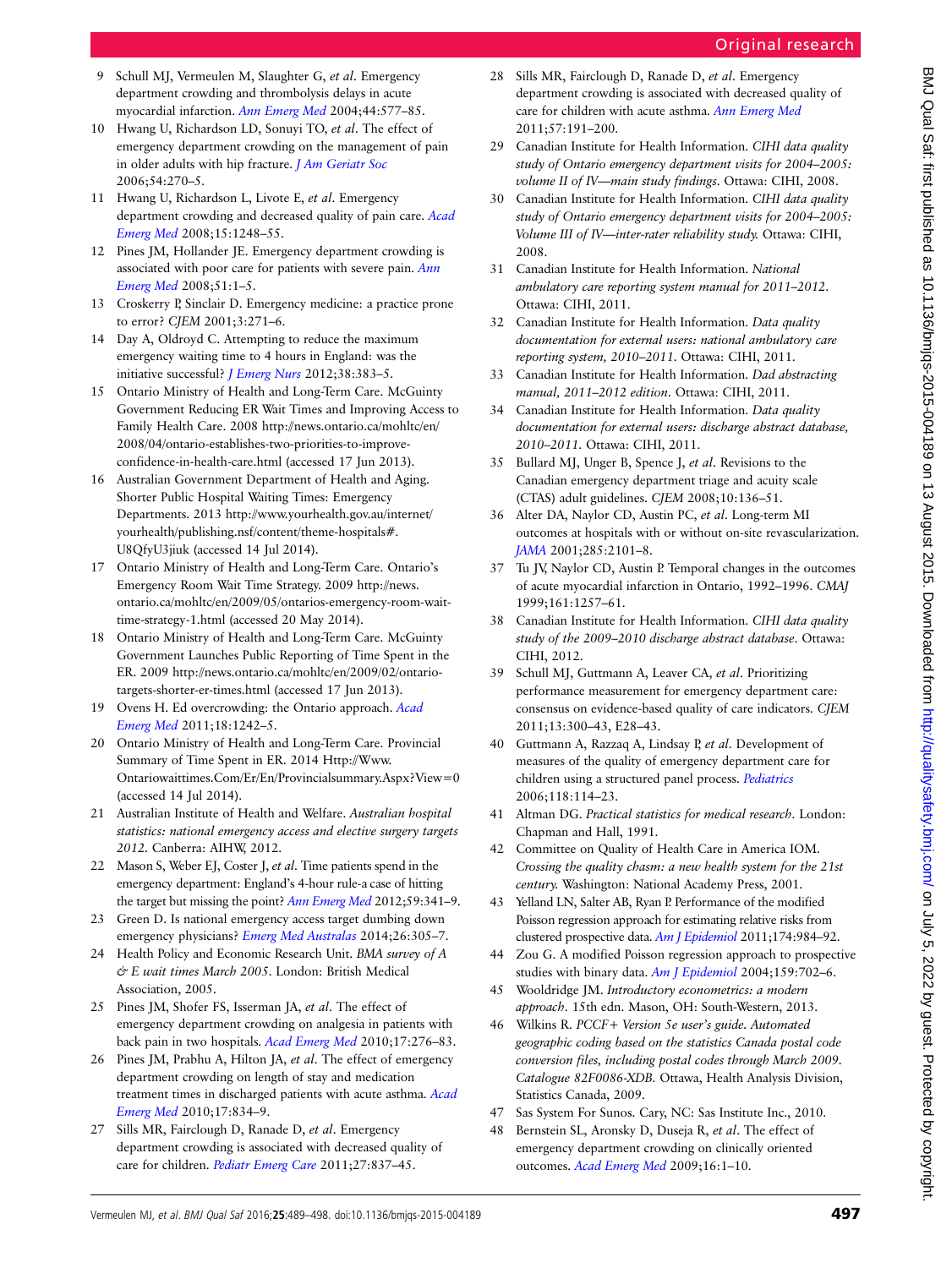# <span id="page-9-0"></span>Original research

- 49 Pines JM, Iver S, Disbot M, et al. The effect of emergency department crowding on patient satisfaction for admitted patients. [Acad Emerg Med](http://dx.doi.org/10.1111/j.1553-2712.2008.00200.x) 2008;15:825–31.
- 50 Mullins PM, Pines JM. National ED crowding and hospital quality: results from the 2013 hospital compare data.  $Am$  J [Emerg Med](http://dx.doi.org/10.1016/j.ajem.2014.02.008) 2014;32:634–9.
- 51 Bekmezian A, Fee C, Bekmezian S, et al. Emergency department crowding and younger age are associated with delayed corticosteroid administration to children with acute asthma. [Pediatr Emerg Care](http://dx.doi.org/10.1097/PEC.0b013e3182a5cbde) 2013;29:1075–81.
- 52 Sills MR, Fairclough DL, Ranade D, et al. Emergency department crowding is associated with decreased quality of analgesia delivery for children with pain related to acute, isolated, long-bone fractures. [Acad Emerg Med](http://dx.doi.org/10.1111/j.1553-2712.2011.01136.x) 2011;18:1330-8.
- 53 Alter DA, Ko DT, Newman A, et al. Factors explaining the under-use of reperfusion therapy among ideal patients with ST-segment elevation myocardial infarction. [Eur Heart J](http://dx.doi.org/10.1093/eurheartj/ehl066) 2006;27:1539–49.
- 54 Guttmann A, Weinstein M, Austin PC, et al. Variability in the emergency department use of discretionary radiographs in children with common respiratory conditions: the mixed effect of access to pediatrician care. CJEM 2013;15:8–17.
- 55 Brown JC, Klein EJ, Lewis CW, et al. Emergency department analgesia for fracture pain. [Ann Emerg Med](http://dx.doi.org/10.1067/mem.2003.275) 2003;42:197-205.
- 56 Cardiac Care Network. About Ccn. 2011 [http://www.ccn.on.](http://www.ccn.on.ca/ccn_public/FormsAboutCCN/about.aspx) [ca/ccn\\_public/FormsAboutCCN/about.aspx](http://www.ccn.on.ca/ccn_public/FormsAboutCCN/about.aspx) (accessed 2 Jul 2014).
- 57 Danchin N. Systems of care for ST-segment elevation myocardial infarction: impact of different models on clinical outcomes. [JACC Cardiovasc Interv](http://dx.doi.org/10.1016/j.jcin.2009.05.025) 2009;2: 901–8.
- 58 Pines JM, McCarthy ML. The crowding-effectiveness link: it doesn't matter how fast we deliver care if we don't deliver it right. [Ann Emerg Med](http://dx.doi.org/10.1016/j.annemergmed.2010.12.005) 2011;57:201–2.
- 59 NHS England. A&E Waiting Times and Activity. 2014 [http://](http://www.england.nhs.uk/statistics/statistical-work-areas/ae-waiting-times-and-activity/) [www.england.nhs.uk/statistics/statistical-work-areas/ae-waiting](http://www.england.nhs.uk/statistics/statistical-work-areas/ae-waiting-times-and-activity/)[times-and-activity/](http://www.england.nhs.uk/statistics/statistical-work-areas/ae-waiting-times-and-activity/) (accessed 17 Jul 2014).
- 60 Pines JM, Decker SL, Hu T. Exogenous predictors of national performance measures for emergency department crowding. [Ann Emerg Med](http://dx.doi.org/10.1016/j.annemergmed.2012.01.024) 2012;60:293–8.
- 61 Pines JM, Mullins PM, Cooper JK, et al. National trends in emergency department use, care patterns, and quality of care of older adults in the United States. [J Am Geriatr Soc](http://dx.doi.org/10.1111/jgs.12072) 2013;61:12–17.
- 62 Pitts SR, Pines JM, Handrigan MT, et al. National trends in emergency department occupancy, 2001 to 2008: effect of inpatient admissions versus emergency department practice intensity. [Ann Emerg Med](http://dx.doi.org/10.1016/j.annemergmed.2012.05.014) 2012;60:679–86.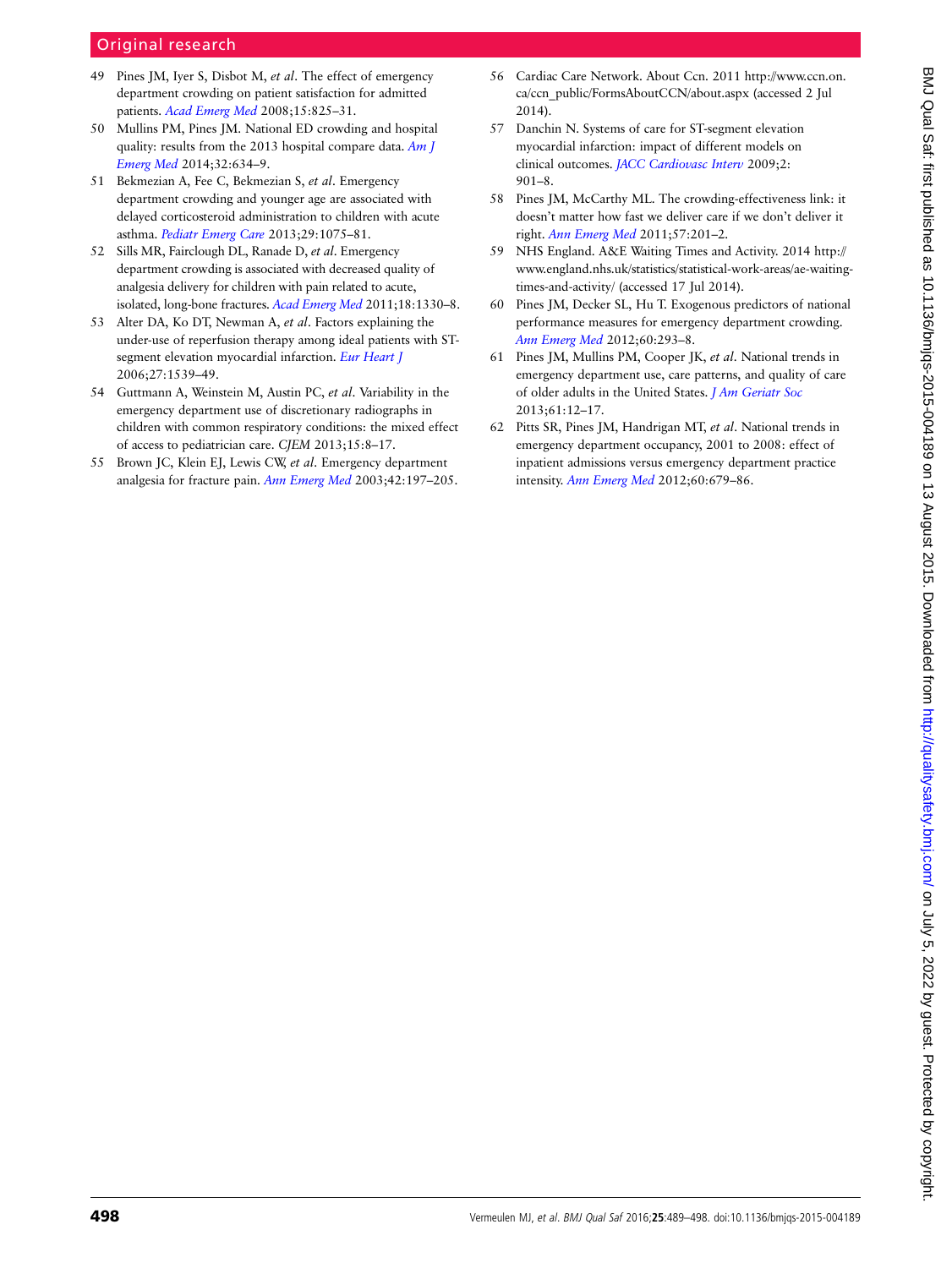# Appendix 1.

Baseline characteristics of AMI patients, fiscal year 2008

|                                               | <b>Improved Sites</b> | Non-Improved Sites |
|-----------------------------------------------|-----------------------|--------------------|
| Characteristic                                | $(n = 652)$           | $(n = 676)$        |
| Crowding (average ED LOS in hours), mean (SD) | 8.2(3.2)              | 7.1(2.9)           |
| ED LOS (hours), median (IQR)                  | $8.9(4.4-17.3)$       | $8.3(4.2-15.8)$    |
| Time to MD in hours, median (IQR)             | $0.7(0.3-1.6)$        | $0.8(0.3-1.5)$     |
| Age, mean (SD)                                | 69.5 (14.3)           | 69.7 (14.8)        |
| Female, n (%)                                 | 247 (37.9)            | 261 (38.6)         |
| Acuity (CTAS), n (%)                          |                       |                    |
| Resuscitation                                 | 63 (9.7)              | 43(6.4)            |
| Emergent                                      | 429 (65.8)            | 446 (66.0)         |
| Urgent                                        | 142 (21.8)            | 171 (25.3)         |
| Income quintile, n (%)                        |                       |                    |
| Income quintile 1 (lowest)                    | 163 (25.0)            | 139 (20.6)         |
| Income quintile 2                             | 164 (25.2)            | 142 (21.0)         |
| Income quintile 3                             | 121 (18.6)            | 142 (21.0)         |
| Income quintile 4                             | 91(14.0)              | 128 (18.9)         |
| Income quintile 5 (highest)                   | 110 (16.9)            | 124 (18.3)         |
| Missing                                       | 3(0.5)                | 1(0.1)             |
| Rural residence, n (%)                        | 34(5.2)               | 41(6.1)            |
| Missing                                       | 2(0.3)                | 1(0.1)             |
| Shift, n (%)                                  |                       |                    |
| Night (00:00 to 07:59)                        | 142 (21.8)            | 143 (21.2)         |
| Day (08:00 to 15:59)                          | 292 (44.8)            | 306 (45.3)         |
| Evening (16:00 to 23:59)                      | 218 (33.4)            | 227 (33.6)         |
| Weekend/holiday, n (%)                        | 196 (30.1)            | 222 (32.8)         |
| STEMI, n (%)                                  | 203(31.1)             | 204 (30.2)         |
| Cardiac catheterization at ED site, n (%)     | 305 (46.8)            | 260 (38.5)         |
| 12-lead in ambulance, n (%)                   | 180 (27.6)            | 154 (22.8)         |
| Chest pain, n (%)                             | 408 (62.6)            | 395 (58.4)         |
| Other symptoms, n (%)                         | 392 (60.1)            | 483 (71.4)         |
| Arrived by ambulance, n (%)                   | 352 (54.0)            | 350 (51.8)         |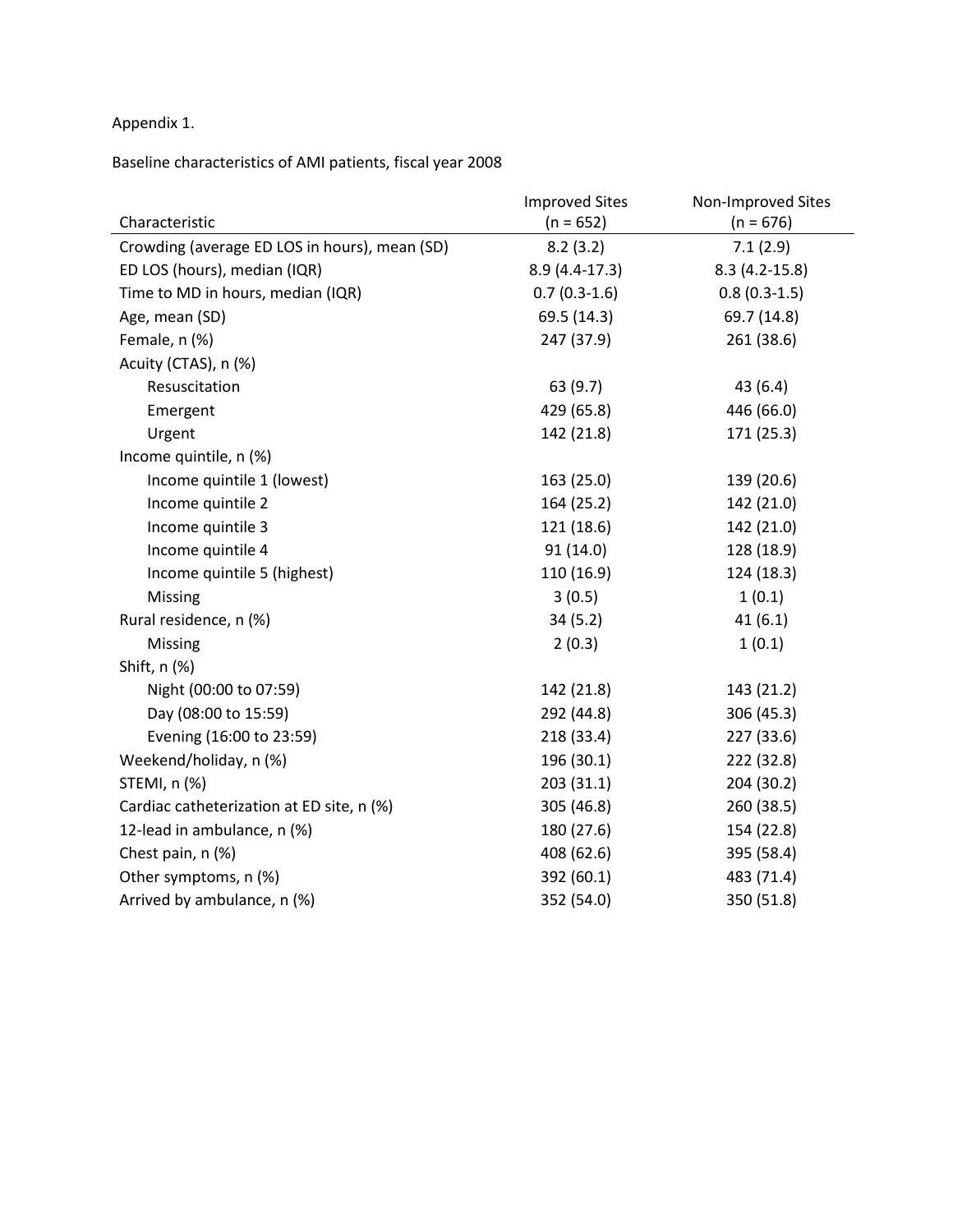|                                                            | <b>Improved Sites</b> | Non-Improved Sites |
|------------------------------------------------------------|-----------------------|--------------------|
| Characteristic                                             | $(n = 682)$           | $(n = 689)$        |
| Crowding (average ED LOS in hours), mean (SD)              | 7.9(3.2)              | 6.5(2.3)           |
| ED LOS (hours), median (IQR)                               | $3.6(2.3-5.3)$        | $3.0(2.0-4.5)$     |
| Time to MD in hours, median (IQR)                          | $1.2(0.5-2.5)$        | $1.0(0.5-1.9)$     |
| Age, mean (SD)                                             | 23.7(16.5)            | 23.7(15.9)         |
| Female, n (%)                                              | 353 (51.8)            | 371 (53.8)         |
| Acuity (CTAS), n (%)                                       |                       |                    |
| Resuscitation                                              | 8(1.2)                | 13(1.9)            |
| Emergent                                                   | 224 (32.8)            | 221 (32.1)         |
| Urgent                                                     | 450 (66.0)            | 455 (66.0)         |
| Income quintile, n (%)                                     |                       |                    |
| Income quintile 1 (lowest)                                 | 217 (31.8)            | 193 (28.0)         |
| Income quintile 2                                          | 150 (22.0)            | 130 (18.9)         |
| Income quintile 3                                          | 135 (19.8)            | 124 (18.0)         |
| Income quintile 4                                          | 103(15.1)             | 117(17.0)          |
| Income quintile 5 (highest)                                | 75 (11.0)             | 123 (17.9)         |
| Missing                                                    | 2(0.3)                | 2(0.3)             |
| Rural residence, n (%)                                     | 45(6.6)               | 33(4.8)            |
| Missing                                                    | 1(0.1)                | 0(0.0)             |
| Shift, n (%)                                               |                       |                    |
| Night (00:00 to 07:59)                                     | 168 (24.6)            | 181 (26.3)         |
| Day (08:00 to 15:59)                                       | 223 (32.7)            | 220 (31.9)         |
| Evening (16:00 to 23:59)                                   | 291 (42.7)            | 288 (41.8)         |
| Weekend/holiday, n (%)                                     | 241 (35.3)            | 254 (36.9)         |
| Currently taking a beta agonist (oral or inhaled), n (%)   | 453 (66.4)            | 427 (62.0)         |
| Currently taking a corticosteroid (oral or inhaled), n (%) | 310 (45.5)            | 295 (42.8)         |
| Beta agonist administered in ED, n (%)                     |                       |                    |
| None                                                       | 76(11.1)              | 82 (11.9)          |
| 1 dose                                                     | 204 (29.9)            | 226 (32.8)         |
| 2 doses                                                    | 114 (16.7)            | 163 (23.7)         |
| 3 or more doses                                            | 249 (36.5)            | 165 (23.9)         |

Baseline characteristics of asthma patients, fiscal year 2008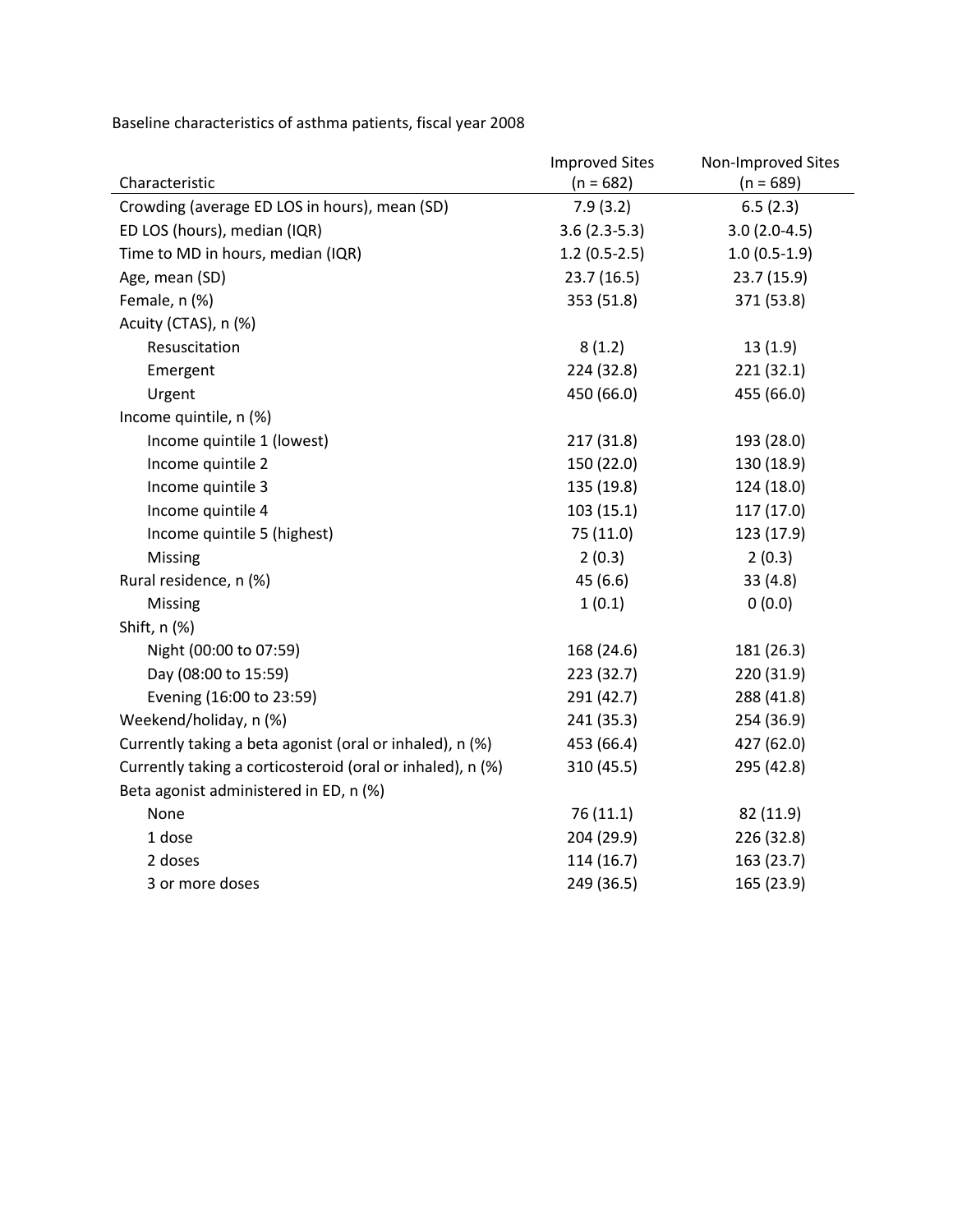|                                               | <b>Improved Sites</b> | Non-Improved Sites |
|-----------------------------------------------|-----------------------|--------------------|
| Characteristic                                | $(n = 504)$           | $(n = 507)$        |
| Crowding (average ED LOS in hours), mean (SD) | 6.4(3.1)              | 6.1(5.2)           |
| ED LOS (hours), median (IQR)                  | $3.7(2.4-5.9)$        | $3.8(2.5-5.7)$     |
| Time to MD in hours, median (IQR)             | $1.3(0.7-2.5)$        | $1.3(0.7-2.3)$     |
| Age, mean (SD)                                | 60.3(18.8)            | 61.0(20.3)         |
| Female, n (%)                                 | 347 (68.8)            | 361 (71.2)         |
| Acuity (CTAS), n (%)                          |                       |                    |
| Emergent                                      | 57(11.3)              | 65(12.8)           |
| Urgent                                        | 245 (48.6)            | 276 (54.4)         |
| Less Urgent                                   | 192 (38.1)            | 156 (30.8)         |
| Income quintile, n (%)                        |                       |                    |
| Income quintile 1 (lowest)                    | 122 (24.2)            | 109 (21.5)         |
| Income quintile 2                             | 107(21.2)             | 96 (18.9)          |
| Income quintile 3                             | 88 (17.5)             | 101 (19.9)         |
| Income quintile 4                             | 99 (19.6)             | 84 (16.6)          |
| Income quintile 5 (highest)                   | 87(17.3)              | 115(22.7)          |
| Missing                                       | 1(0.2)                | 2(0.4)             |
| Rural residence, n (%)                        | 43 (8.5)              | 31(6.1)            |
| <b>Missing</b>                                | 1(0.2)                | 0(0.0)             |
| Shift, n (%)                                  |                       |                    |
| Night (00:00 to 07:59)                        | 47(9.3)               | 60(11.8)           |
| Day (08:00 to 15:59)                          | 255 (50.6)            | 265(52.3)          |
| Evening (16:00 to 23:59)                      | 202 (40.1)            | 182 (35.9)         |
| Weekend/holiday, n (%)                        | 160 (31.7)            | 185 (36.5)         |
| Reduction, n (%)                              | 107 (21.2)            | 114 (22.5)         |

Baseline characteristics of adult fracture patients, fiscal year 2008